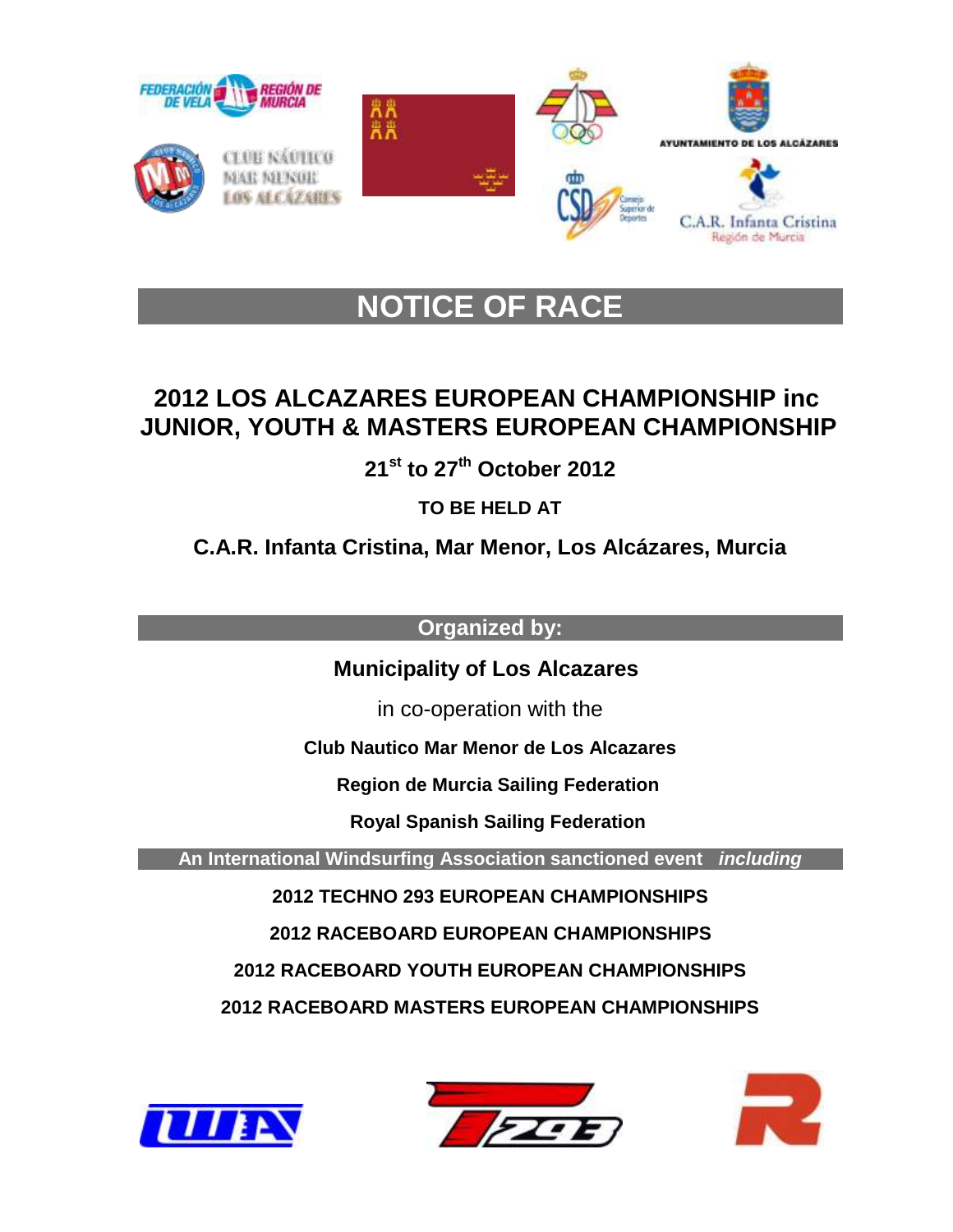# **1 RULES**

- 1.1 The event will be governed by the rules as defined in The Racing Rules of Sailing -Windsurfing Competition Rules (WCR).
- 1.2 The Championship Rules of the participating classes.
- 1.3 Class Rule amendments: Techno NoR #8.5; Raceboard NoR #8.6.
- 1.4 No national prescriptions will apply.
- 1.5 If there is a conflict between languages the English text will take precedence.

#### **2 ADVERTISING**

Boards may be required to display advertising chosen and supplied by the organizing authority. ISAF Regulation 20 'Advertising Code' shall apply.

#### **3 CLASSES AND DIVISIONS**

- 3.1 The participating classes and divisions shall be:
- 3.1.1 Techno 293 Class Junior Boy & Girl; Youth Boy & Girl; Open Men & Women.
- 3.1.2 Raceboard Class Men & Women; Youth Men & Women; Masters Men & Women.

## 3.2 **Age Divisions**:

- 3.2.1 A Techno Junior shall be under 15 years of age (born in or after 1998 and not later than 2001).
- 3.2.2 A Techno Youth shall be under 17 years of age (born in or after 1996 and not later than 1999).
- 3.2.3 A Techno Open (A17) sailor shall be aged 17 years or older (born in 1995 or earlier).
- 3.2.4 A Raceboard Youth shall be under 20 years of age (born in or after 1993 and not later than1997).
- 3.2.5 A Master shall be a man aged 35 or older (born in 1976 or earlier) or a woman aged 30 or older (born in 1981 or earlier).
- 3.2.6 A Grand Master shall be a man aged 45 or older (born in 1966 or earlier) or a woman aged 40 or older (born in 1971 or earlier).
- 3.2.7 A Veteran shall be a man aged 55 or older (born in 1956 or earlier) or a woman aged 50 or older (born in 1961 or earlier).
- 3.3 A minimum of 5 competitors is required to constitute a division.

# **4 ELIGIBILITY AND ENTRY**

- 4.1 All entries shall meet the requirements of ISAF Regulation 19-Eligibility Code.
- 4.2 Competitors shall be members of a National Class Association which is a paid up member of the relevant international class association, or of the IWA. Membership formalities can be completed on site.

# 4.3 Eligible competitors may enter online at: [http://www.internationalwindsurfing.com/windsurfing\\_competion\\_0028v01.htm](http://www.internationalwindsurfing.com/windsurfing_competion_0028v01.htm) The following shall be presented upon registration:

- [Original Entry Form](http://www.internationalwindsurfing.com/userfiles/documents/JYM_Europeans_Murcia_2012_Form_1.pdf) *pre-entries will be given their completed form 1 to check and sign at registration.*
- Evidence of valid third party insurance
- Proof of age
- [Parental/legal Guardian Assent](http://www.internationalwindsurfing.com/userfiles/documents/JYM_Europeans_Murcia_2012_Form_2.pdf)  *for those under age of 18*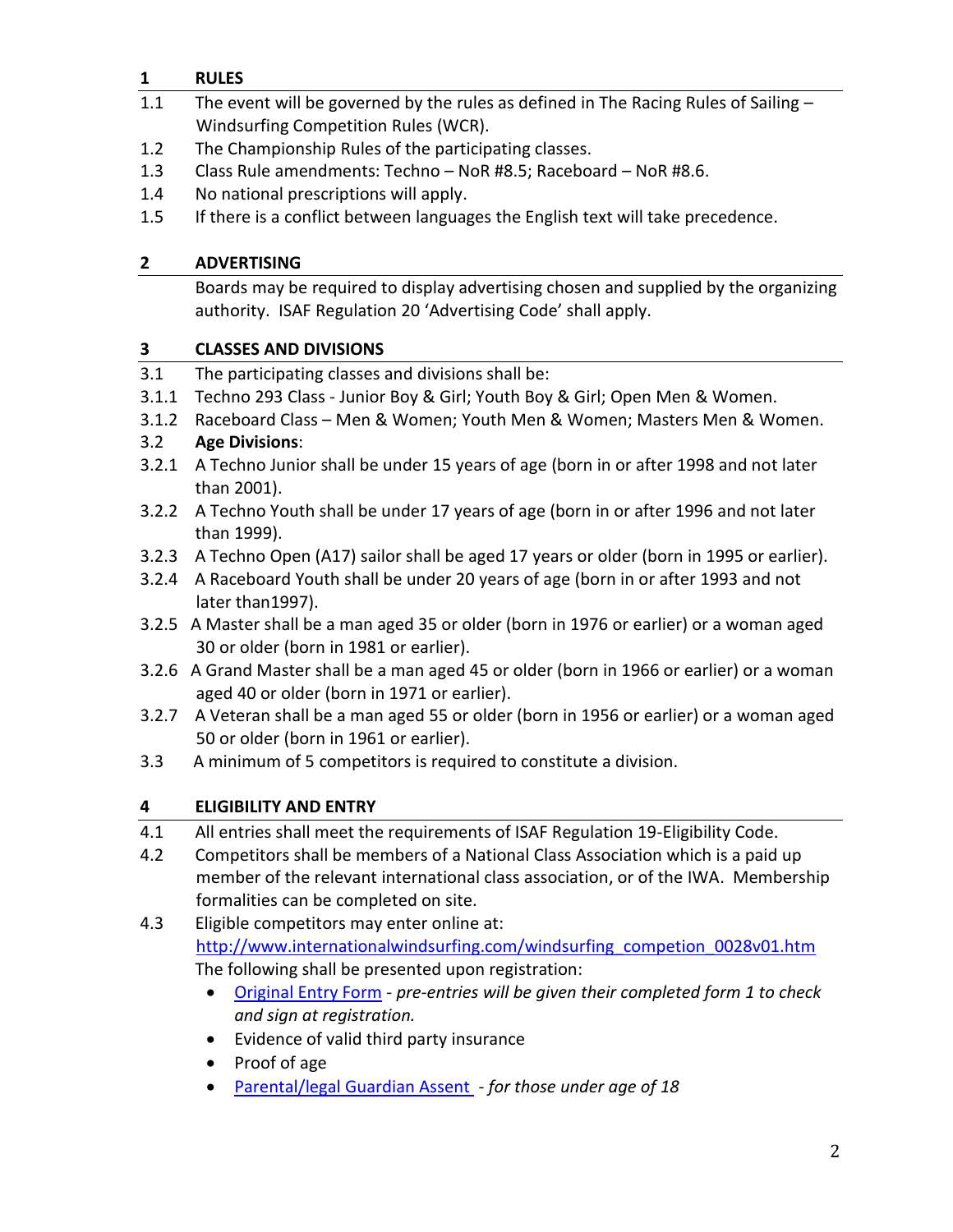- [Medical Treatment Permission](http://www.internationalwindsurfing.com/userfiles/documents/JYM_Europeans_Murcia_2012_Form_3.pdf) *- for those under age of 18 or on their parents medical insurance policy*
- 4.4 Coaches and support personnel may enter on line at: [http://www.internationalwindsurfing.com/windsurfing\\_competion\\_0028v01.htm](http://www.internationalwindsurfing.com/windsurfing_competion_0028v01.htm) The following shall be presented upon registration:
	- [Original Coach Entry Form](http://www.internationalwindsurfing.com/userfiles/documents/JYM_Europeans_Murcia_2012_Form_4.pdf) *pre-entries will be given their completed form 4 to check and sign at registration.*
	- Boat Driving Licence (if applicable)
	- Evidence of valid third party insurance

# **5 ENTRY FEES**

| 5.1 | The required fees are: Techno Junior & Youth | - 130 euro |
|-----|----------------------------------------------|------------|
|     | Techno Open                                  | - 160 euro |
|     | Raceboard Youth                              | - 160 euro |
|     | Raceboard Men & Women                        | - 190 euro |
|     |                                              |            |

- 5.2 Competitor entry fees paid by **September 23rd** shall receive a 30 euro discount.
- 5.3 Late entries by competitors, accepted at registration, shall incur late entry fee of 20 euro.
- 5.4 A Coach entry fee of 50 euro is required for coaches and support personnel.
- 5.5 Entry fees paid at registration shall be paid in cash Euros.

# **6 RACE FORMAT**

- 6.1 The Championship shall be a single discipline, *course racing,* "open entry" event.
- 6.2 Men and women, boys and girls, may race together, depending on entry numbers.
- 6.3 Classes shall have separate starts.
- 6.4 The Techno Class shall race a maximum 3 races per day, in a maximum 12 race series.
- 6.5 The Raceboard Class shall race a maximum 4 races per day, in a maximum 15 race series.
- 6.6 Three races are required to validate the championship for each class.

# **7 SCHEDULE**

7.1

| Saturday 20 October      |                         | Arrival and training                                               |
|--------------------------|-------------------------|--------------------------------------------------------------------|
| Sunday 21 October        | $09:00 - 18:00$         | Registration                                                       |
| Monday 22 October        | $09:00 - 14:00$         | Registration                                                       |
| Monday 22 October        | 15:00<br>17:00<br>19.00 | <b>Practice Race</b><br>Coaches meeting<br><b>Opening Ceremony</b> |
| Tue 23 to Sat 27 October | 11:30                   | Racing                                                             |
| Saturday 27 October      | 16:00<br>20:00          | Last warning signal<br><b>Prize Giving Ceremony</b>                |
| Sunday 28 October        |                         | Departure                                                          |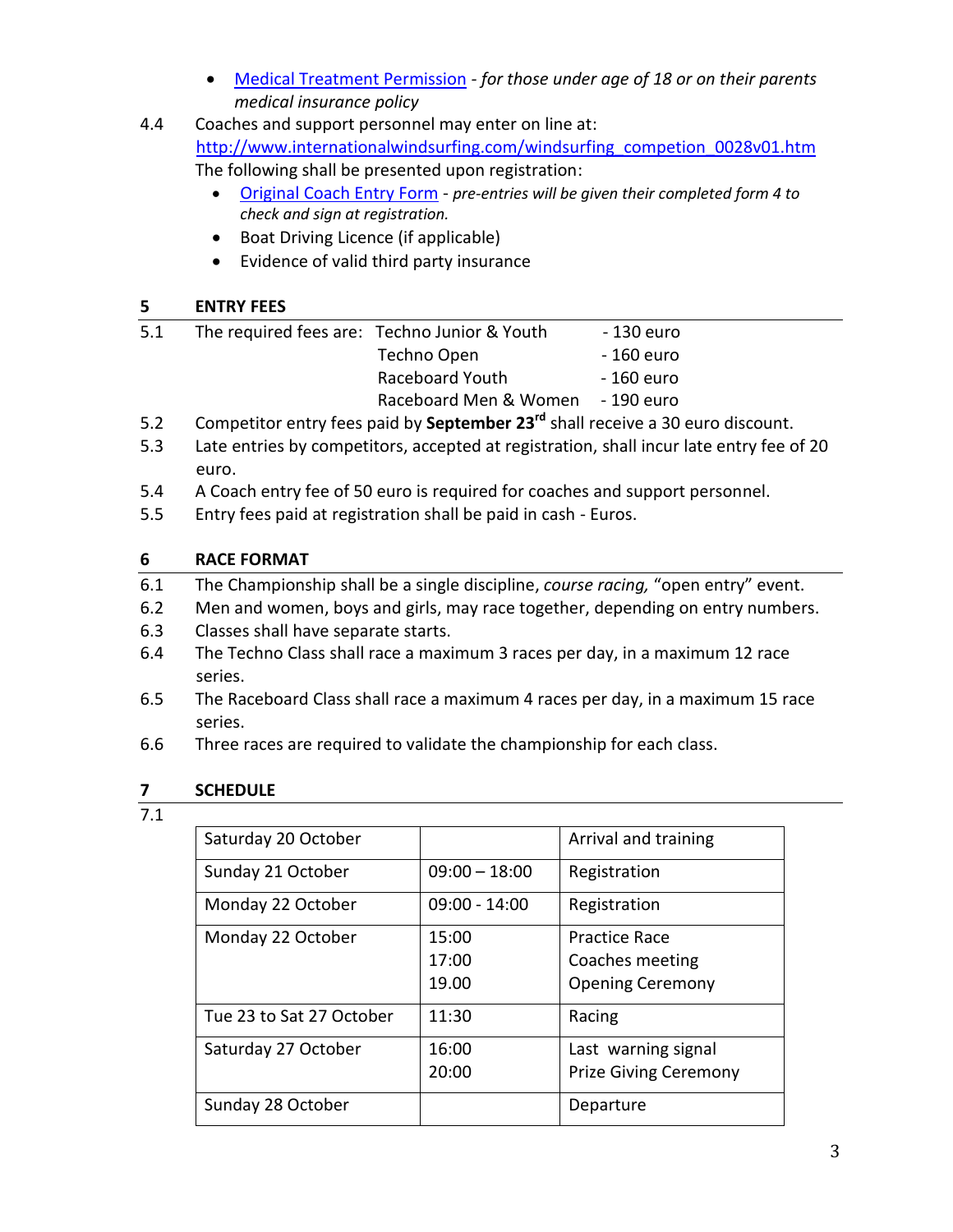7.2 The first possible warning signal will be made each day at 11:30hrs, except on the 22 October when the first warning signal for a practice race will be made at 15:00hrs.

## **8 EQUIPMENT & EQUIPMENT INSPECTION**

- 8.1 An Equipment Inspection Form shall be completed and returned to the Event Equipment Inspectors by the close of registration.
- 8.2 Equipment inspections may be made at any time during the event.
- 8.3 Upon completion of registration and until the end of the event, at all times when ashore except when launching and retrieving, all equipment shall be kept in their assigned places at event site. Removal of any equipment from the event site requires prior written approval from the race committee. Access to equipment in the storage area during certain hours, including hours of darkness may be restricted.
- 8.4 Unless otherwise directed by the organizing authority, boards and equipment shall be launched and retrieved from the designated area at the event site.
- 8.5 **Techno**. Competitors in the Techno Junior (under 15) division may use either the 5.8 OD sail/rig OR any sail of 5.5sqm, or less, as the change-down from the 6.8 OD. Any aluminium boom or carbon mast (not exceeding 75% carbon) may be used with the 5.5 change-down sail.
- 8.6 **Raceboard**. Competitors in the Raceboard Youth division are limited to registering a production board of 310 cm, or less, in length.

## **9 SAILING INSTRUCTIONS**

The sailing instructions (SI's) will be available upon registration. Any changes to the SI's shall be approved by the Class Representative at the event.

#### **10 COURSES**

Courses will be as described in the sailing instructions.

#### **11 INTERNATIONAL JURY**

An International Jury will be appointed in accordance with WCR Appendix N. There shall be no appeal from their decisions in accordance with WCR 70.5.

#### **12 SCORING**

Scoring will be according to the WCR Appendix A. Championship Rules apply when Group Racing within divisions.

#### **13 SUPPORT BOATS**

Support boats shall be registered at the race office. Limited charter may be available and may be applied for at - [carmurcia@carmurcia.es](mailto:carmurcia@carmurcia.es) or [www.sailingmurcia.org](http://www.sailingmurcia.org/)

#### **14 SAFETY**

- 14.1 If personal buoyancy is prescribed every competitor and support boat crewmember shall wear a personal flotation device that shall conform to the minimum standard of ISO 12402-5 (level 50), or as specified in the SI's.
- 14.2 Personal buoyancy is mandatory for all competitors under 17 years of age and for any competitors while the Y flag is displayed.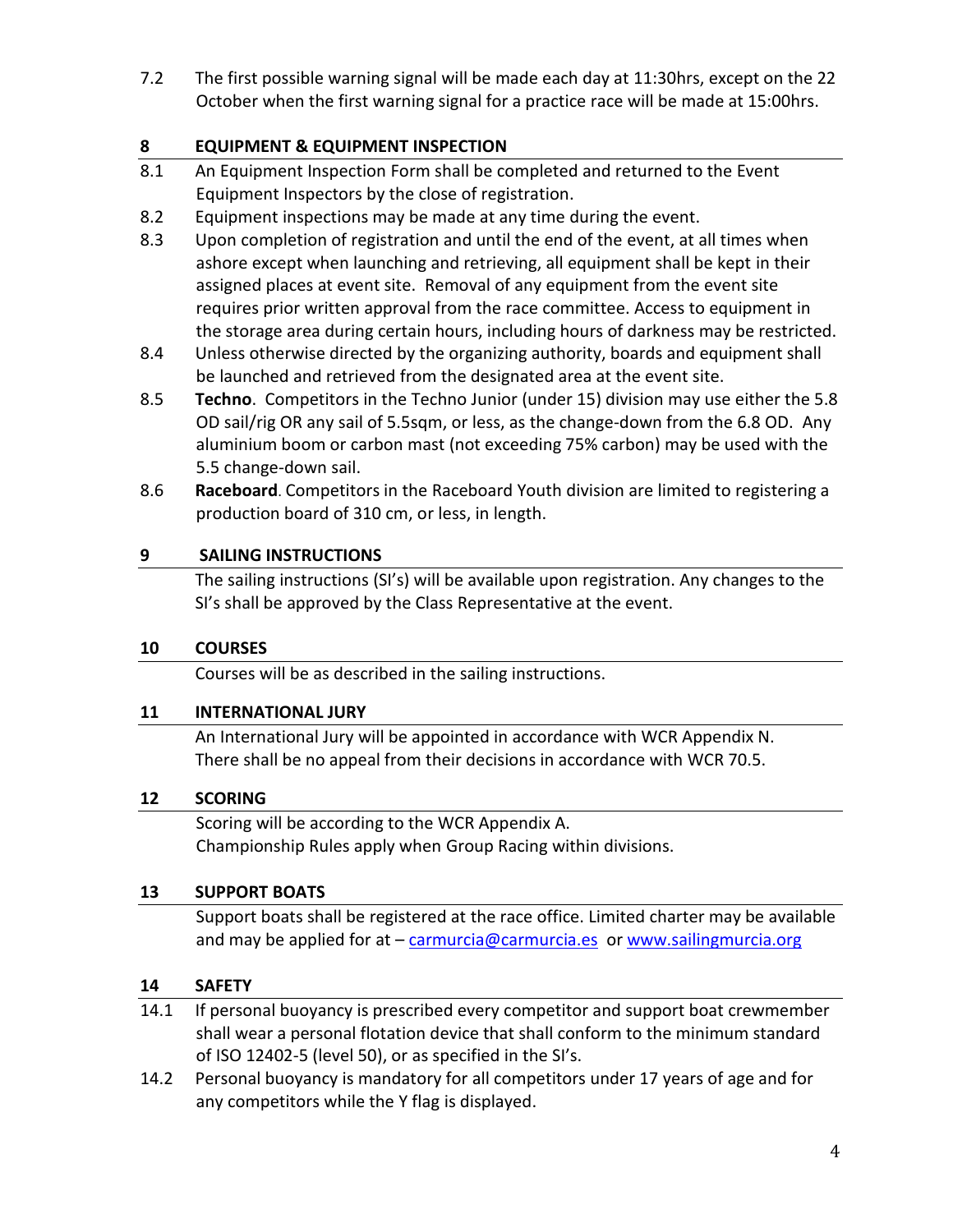#### **15 PRIZES**

| 15.1 | Prizes will be awarded to the first three competitors of each properly constituted    |
|------|---------------------------------------------------------------------------------------|
|      | class /division. Properly constituted divisions will be posted on the official notice |
|      | board after the completion of registration.                                           |

- **15.2** The first Techno Junior boy and girl shall be known as the **2012 Techno 293 Junior European Champion.**
- **15.3** The first Techno Youth boy and girl shall be known as the **2012 Techno 293 Youth European Champion.**
- **15.4** The first Raceboard man and woman shall be known as- **2012 Raceboard European Champion.**
- **15.5** The first Raceboard Youth boy and girl shall be known as the- **2012 Raceboard Youth European Champion.**
- **15.6** The first Raceboard Master man and woman shall be known as the **2012 Raceboard Masters European Champion.**

#### **16 OFFICIAL CEREMONIES**

Competitors are requested to attend the event's social functions; however, the organising authority may refuse entry to those whose standard of attire is not commensurate with the occasion. **Prize winners may forfeit prizes for non attendance at the prize giving ceremony.**

#### **17 DISCLAIMER OF LIABILITY**

Competitors participate in the event entirely at their own risk, see WCR 4 - Decision to Race. The organising authority or any of their officials or representatives or the sponsors or their officials or representatives will not accept any liability for material damage or personal injury or death sustained in conjunction with or prior to, during or after the event.

#### **18 INSURANCE**

Each participating board shall be insured with valid third party liability insurance with a minimum cover of €1,000,000 per event or the equivalent.

#### **19 RIGHT TO USE NAME AND LIKENESS**

In registering for the event, competitors automatically grant to the Organising Authority the right in perpetuity to make, use and show from time to time at their discretion, any motion pictures, still pictures and live, taped or filmed television and other reproduction of them, taken during the period of the event, for the said Event as defined in the Notice of Race and Sailing Instructions in which he/she participates without compensation.

#### **20 FURTHER INFORMATION**

20.1 Registration will take place at the C.A.R. Infanta Cristina, see- [www.sailingmurcia.org](http://www.sailingmurcia.org/)

20.2 For further information please contact: Centro de Alto Rendimiento "Infanta Cristina Avda. Mariano Ballester 2, 30710 Los Alcázares – Murcia **E-mail:** [carmurcia@carmurcia.es](mailto:carmurcia@carmurcia.es) or visit: [www.sailingmurcia.org](http://www.sailingmurcia.org/)